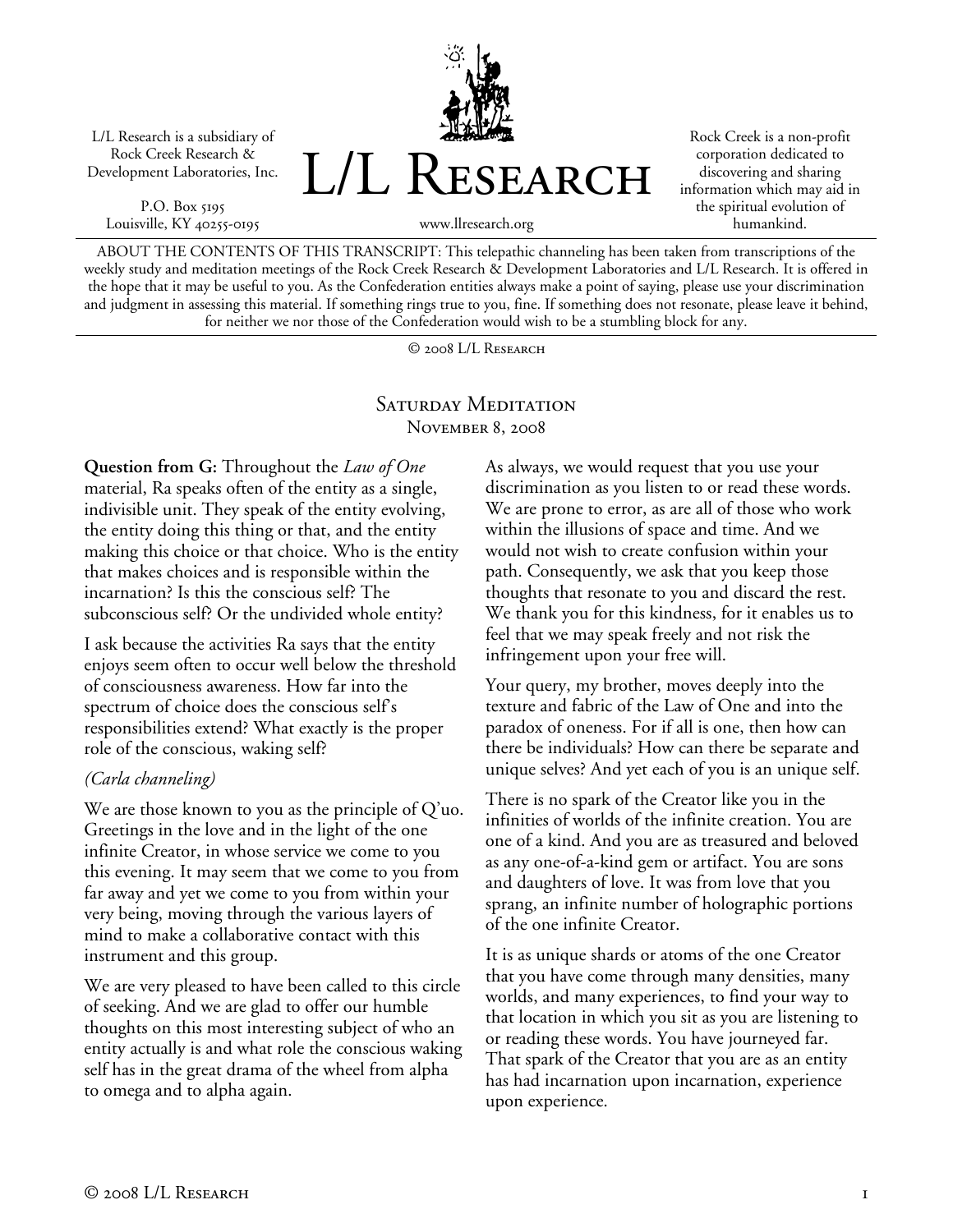Each time that you have finished an experience and moved back into the inner planes in order to heal your incarnation and to plan your next incarnation, you have chosen portions of the whole self that you are, which we sometimes call the soul stream. In one incarnation you may seem to have a personality that is somewhat different from your personality in another incarnation. However, the essence that flows beneath and behind and beyond personality remains the same.

It is easy to confuse the self as an entity or an essence with the contents of the personality. The personality feels so much like your entire self! Your personality, after all, has been forged in the fire of experience and bears the imprint of parents' love or lack of love, your parents' respect or lack of respect, your teachers and friends and the way they have impacted your life.

Over years of choices you have built up a self that you recognize when you look in the mirror; not simply the face you see, but also the self that lies within your eyes. You can describe yourself. You are a person with a sense of humor, a person with a mission, a person with a job, a person with sexuality of a certain kind, and so forth. All of these details of personality and character, circumstance and estate are valid and useful. In no way do they or can they define the entity that you are.

You know that it is said in the *Bible* that you come from the earth and to the earth you shall return; dust to dust and ashes to ashes. This is quite literally true of your physical being. Left in a state of nature, your body would literally return to the earth.

In the same basic way you are the Creator; light from light and love from love. And you shall, in the fullness of time and space, return to the light and the love that formed you.

For this tiny iota of time and space you have gathered your suitcase full of personality and have launched yourself into incarnation on Planet Earth with your agenda, your gifts, your limitations, and your relationships. You have come to challenge yourself and to be tempered in the fire of catalyst, to bathe in the waters of unknowing and to experience the self, its desires, its will, and its faculties of faith and desire.

Who is the entity that has launched itself forth in you? It is easy enough to assume that what you see is what you get, that you are an entity with two arms, two legs, two eyes, a heart, lungs, intelligence and so forth. And that is, of course, your conscious, waking self—that captain of the ship of your life.

You carry on board the ship that is yourself a great deal of cargo, in holds far below the surface of the ocean on which you ride in your destiny-filled journey through your incarnation. You carry a thousand, or a million, or an unknown number of previous learnings and balancings, some of which may never arise to the level of conscious awareness. Yet they lie within you as precious cargo. The more access which you are able to create in your life to this cargo, the better.

The spiritual journey is not linear. Bits of the cargo that you carry can be teased into the daylight and studied by examining, with the help of a medium or hypnotist, a previous life. However, no matter how many previous incarnations you are able to uncover and study, you are still in the position of not being able to see what your situation truly is as regards your reason for coming into incarnation with just these personality choices out of all the many, many choices you could have made.

There lies within you that essence or beingness which is very slow to evolve. Each incarnation that you have is as a semester in school, where there are certain courses you are taking, certain books of life that you are studying, certain tests that you have set for yourself so that your studying may have a point and may come to a culmination within your incarnation. And only the tip of the self is above the level of the daylight consciousness, as the one known as G has pointed out quite accurately.

You may, therefore, see yourself as an explorer of the mazes and mysteries of the self. All that you may find out is useful. And yet you can never exhaust the question of "Who am I?" Once you release the primary truth, that you are the Creator experiencing Itself, you are possessed of the self-awareness that you are indeed an entity. Yet you are not possessed of a complete intelligence concerning this entity that you know that you are.

It is as if you were a name written upon an envelope in a letter you have written to yourself which you have not read. And so you hold up the envelope and you say, "I know I am here; I have a letter with my name on it." But you cannot read that letter. You tuck that letter of self away for this incarnation that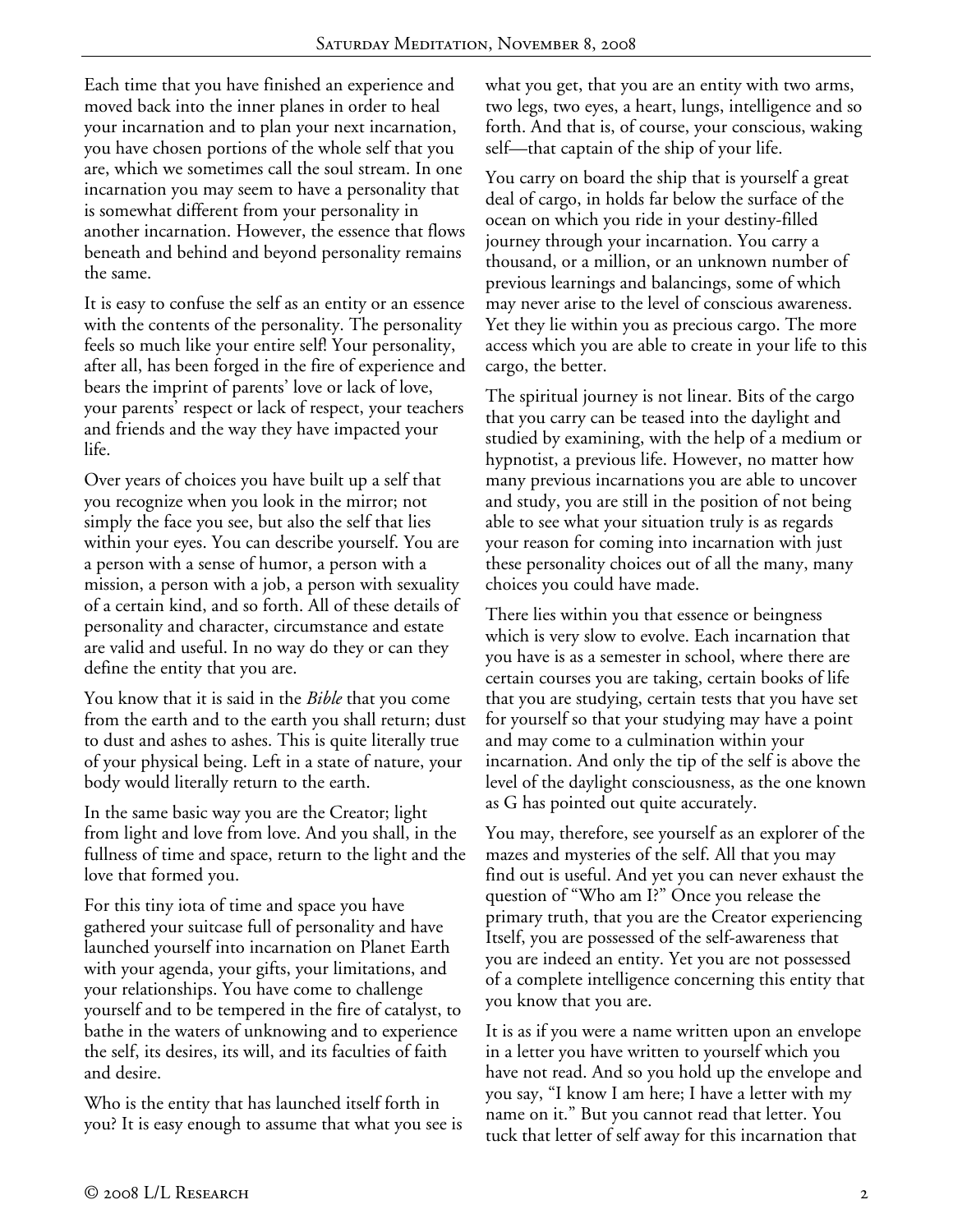you are experiencing and you set about discovering yourself as you make your choices and live your life.

There are those within your density who have penetrated quite deeply into the portion of their essential selves that lie below the water line of the waking consciousness. As the one known as G has said earlier in the conversation preceding this meditation, the contemplation that continues creates its own space with more and more definition. Each added minute and hour of contemplation brings one to a deeper state of awareness. Not a state of awareness that explodes with linear knowledge, certainly, but a deeper state that begins to flower and open to the present moment.

It is in that present moment that the waking consciousness is able to relax and allow the deeper portions of the self to speak, not in words but in crystallizations and radiations of articulated energy. The waking consciousness is to the fuller consciousness of a self-realized entity as black and white is to color.

The everyday life can be lived in grayscale and there is always the temptation to remain on the surface and enjoy the grayscale, for it is comfortable. The life that is lived on the surface can be far more easily controlled than the life of one who wishes to plunge deep into the treasure troves of his own being and open the self up to the book of wisdom that is hidden within those stores that are so carefully tucked away below the waterline, below the waking consciousness.

It can be a very painful thing to open oneself to the vivid colors of unknowing. The intellect can batter itself against that unknowing, ceaselessly attempting to make sense of infinity and eternity. Yet no matter how keen the intellect, attempting to order the mysterious and paradoxical self is attempting to harness a whirlwind or lasso a mustang running free.

The best that you can do is to launch yourself fearlessly onto the back of whatever mustang that you find as you explore the treasures within the hold of your ship and let it go where it will. [Let it] take you to the colors and the textures and the feelings of which you know not, so that you may experience yourself more and more deeply, more and more keenly, less and less articulately.

It is as though that ship that is you as an entity must move through underground passages where there is

no light. Where you cannot navigate with anything but your intuition and your rock-solid knowledge of who you are. And here we come again into the paradox of unknowing and knowing. For even though you cannot, in your waking consciousness, experience or know who you are in the entirety of yourself, at the same time you are not only capable but are asked by life itself to gather your feet under you and declare yourself in positive and clarion terms.

Those who are wise relate themselves to the infinite Creator of which they are a part, and then describe themselves in terms of the deepest portion of self which they have been able to plumb. Thusly, this instrument says that she is a servant of the one infinite Creator, a child of love, one who wishes with all of her heart to serve and to follow her Beloved.<sup>1</sup>

These are vague, murky terms that do not limit the self or classify the self in linear ways. This kind of expression of selfhood is more about attempting to describe the heart of the self in ways that have more to do with feelings than with objects; that have more to do with faith and will than with a career, a marriage, or any of those ways in which the waking consciousness identifies itself.

We do not tell you what portion of your whole self that you are able to realize within incarnation because the possibilities are endless. You can realize almost nothing about yourself or as you seek and seek again, you can come to encompass and contain an awareness that has no words but has many feelings about the self that moves quite deeply into the whole self that lies beneath the waking consciousness.

What part of this could be called the entity? Indeed, the very word "entity" means the whole self, the entire self. Yet, you as awakened consciousness are also an entity. Therefore, we would define the entity that you are by saying whatever of the whole self that you are able to realize within incarnation is the functional entity within that incarnation. This is distinct from the whole self which we sometimes call the "soul stream."

As you have built up intelligence and worked on the balances within yourself through many, many incarnations, you have amassed a very wide and deep stream of self. You could not possibly contain that

<sup>-</sup>1 Carla often calls Jesus the Christ the Beloved.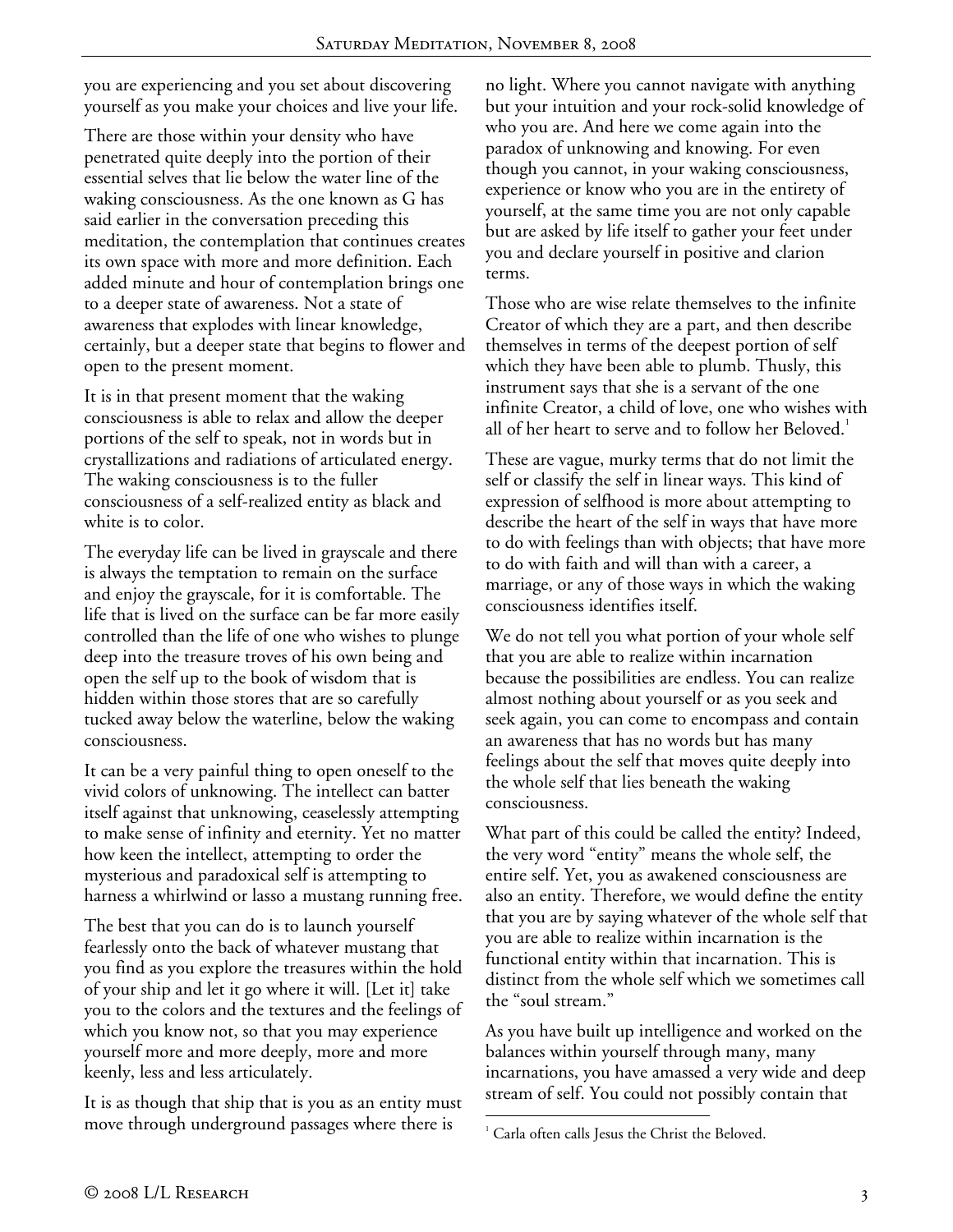within one incarnated being. So our answer must be unique to each entity and not only to each entity but also to an entity at different times within an incarnation where he may have been able to gain access to a larger portion of the unknown but deeply felt self.

When your race was young upon the Earth, you had few ways to understand the self or to place the self within the world in which you lived. As you have built up your culture you have gained many, many more ways of looking at the journey from birth to death that is your incarnation. Just as many ways as you have experienced yourself, so are the number of ways in which you have yet to experience yourself. Therefore, you may look upon every day of your incarnation as an adventure. Who knows what shall bring you face to face with a portion of yourself whom you have not met before.

You may be delighted to meet this new portion of yourself, you may be horrified, or any response in between. However, an explorer builds intelligence from all that he sees and to that explorer, everything is interesting. To an explorer, there is no concept of success or failure. There is only the concept of that which may be found today and so the explorer bends his every tool and his every iota of consciousness to the task of observing accurately and perceiving clearly that which lies before him.

Those things that help an entity to be more fully self-realized are those disciplines which open the door to the gateway of intelligent infinity. The key to that door is silence. We encourage the regular practice of silence of self, as the one known as G has said, the counting of the breaths, moving back to the breath, allowing the self to be untended. This is a grounding and a seating mechanism that strengthens the essential self and enlarges its ability to bear selfawareness at deeper and deeper levels.

May we answer your query in any further way, my brother? We are those of Q'uo.

**G:** No further question on that main question. Thank you, Q'uo.

We thank you, my brother. May we ask if there is another query at this time? We are those of Q'uo.

**G:** I have a question from P, from the United Kingdom. She says that it appears that the internet is a tool of sharing information. Cyber-based or nonphysical resources are evolving rapidly and gaining

momentum and acceleration in their evolution, especially since the turn of the century. Some people theorize that the internet will become a conscious entity who will learn from its third-density creators and become something unfathomable to us.

There appear to be correlations in the evolution of the internet and the emergence of fourth density upon this planet. However, fourth density, as I understand it, is about the awakening of Christ-Consciousness between people, which does not require technical expertise or machines.

Is there a correlation between the evolution of the internet on the planet and the emergence of the social memory complex? How does this affect the people who have no access to advanced technology such as computers but are evolving along their spiritual path?

We are those of Q'uo, and are aware of your query, my brother. May we say to the one known as P that there is a correlation between the internet and its endless sources of human knowledge and the fourthdensity consciousness but it is tangential. Let us explain.

To an observer such as the one known as P, the faculties of the world wide web feel like fourthdensity consciousness in that there is an interlocking awareness of far more things than can be known by one person. It is a kind of social memory.

It is an intriguing concept that this large database might organize itself into a living entity, yet this is not the nature of the database. The organizing faculties are not there to articulate this mass of knowledge into that which is self-aware.

The social memory complex of fourth density grows from the beginnings which are shared by the internet and the consciousness of all those within a fourthdensity environment; that is, the shared database of awareness and knowledge. Yet, whereas there is no polarity to an internet database, there is a unified, harmonized polarity to the shared knowledge of a society of seeking souls.

## *(Side one of tape ends.)*

## *(Carla channeling)*

Whereas a database cannot access itself, the social memory complex database, if you will, is accessed by all of those within that society. You, as a thirddensity society upon Planet Earth, having reached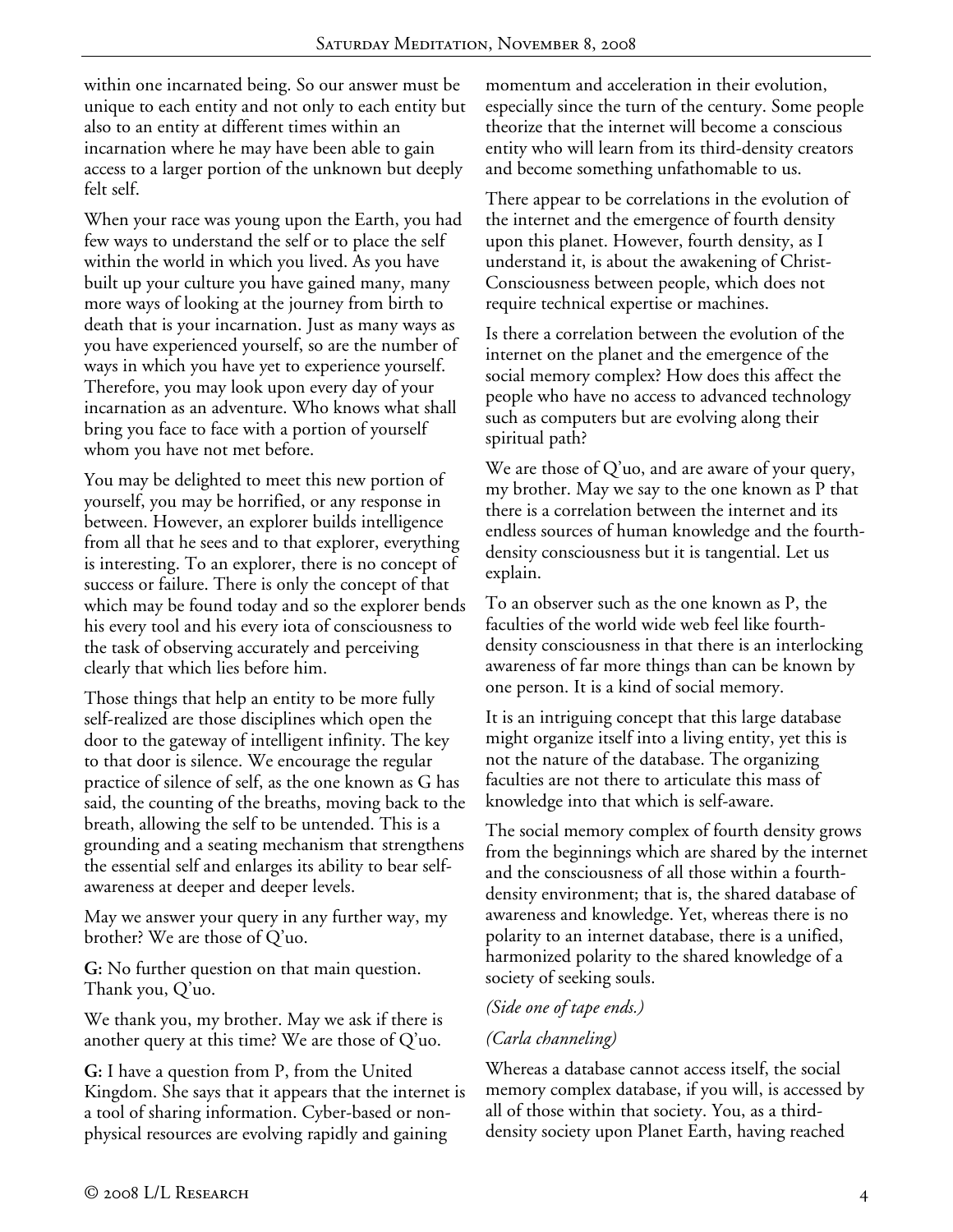nearly the end of third density, exist now as a social complex. You are fully aware of your global population and the databases and artifacts of that social consciousness, yet you do not have shared memory. You have not yet come together and developed a vector for your desire and your seeking as a people.

There are the trembling and accelerating glimpses that each of you has of how it would feel to be truly one with those of your culture, so that you could collaborate together and create the world of your dreams, the world of your visions. Yet the veil is heavy and it is difficult to find visionary people that create a critical mass of inspiration and direction.

Indeed, this is why your recent election of the one known as Barack has been such a signal event to many who sense that this entity may well have the capacity as a leader to inspire positive changes throughout the consciousness of the society as a whole.

This is the direction in which each who seeks to graduate into fourth density is moving. Yet third density is not fourth density. It is good to move towards that paradigm of shared vision and unconditional love. It is a worthy *beau geste* to attempt to be part of that critical mass of positive thought that brings all of the planet to a successful graduation into fourth-density positive. It is a worthwhile dream. It is a worthwhile effort. And we wish you the joy of being that knight who wears the armor of light and moves toward the sun of unconditional love and compassion.

As to the plight of those with no access to computers because they have lived their entire lives as indigenous people, we may assure the one known as P that these entities are far more close to graduation into fourth-density positive, for the most part, than those who must bear the burden of civilization and the endless ramifications of human knowledge. There is more truth, knowledge, and learning in one who knows the moons, the suns, the stars, the animals, the planets, the ocean, and the wind than there is in all of the books in all of the libraries of your world.

May we answer you further, my brother?

**G:** D has a question. He says: "I have been having memories of different worlds and even being of different sentient species and performing tasks on

different worlds designed to increase the harvest. I remember past lives both here and on other worlds. I believe I am a wanderer and a 'pre-incarnate,' one who incarnates early in third density to readjust to third-density life, in preparation for this [present] period where spiritual evolutionary advancement is occurring. I feel in my heart that these memories are real and I would like to ask Q'uo to confirm this."

We are those of Q'uo. We are aware of this query and can indeed confirm that this entity is indeed a wanderer and that his suppositions are fundamentally accurate.

May we ask if there is a final query at this time? We are those of Q'uo.

**G:** Yes, I have a final question. I haven't put it together really well but I was wondering if you could describe meditation in terms of the chakras. That is, when the entity is successfully in that place wherein the entity watches its own thoughts arise and fall without attachment and without aversion, watches sensations, watches whatever occurs in that manner, in that detached space, what's happening in terms of the chakras?

We are those of Q'uo, and are aware of your query, my brother. When one is accessing the gateway to intelligent infinity, one has been able to open the chakra system so that there is no blockage, overactivation or narrowing that would prevent the infinite love and light of the one Creator from moving through the red, orange and yellow chakras and into the heart. The essential self rests in the open heart while the seeker uses the faculties of will, faith and purified intention to move through the blue and indigo energy centers and through the violet to the gateway.

If you can picture the characteristics of a flame from a candle, you can see the chakra body as a whole in a kind of a rounded form that varies a bit, yet is always solid flame in the center. At the gateway, the self comes to a point of focus that then is ignited into another flame as it approaches and goes through the gateway, so that there is a mirroring of the flame beyond the gateway and the flame of the chakra system which is intimately tied into the earthly self which is approaching the gateway.

At the zero point is the gateway itself. In a way, one could say that the essential self during such times is poised precisely where those two flames meet. It